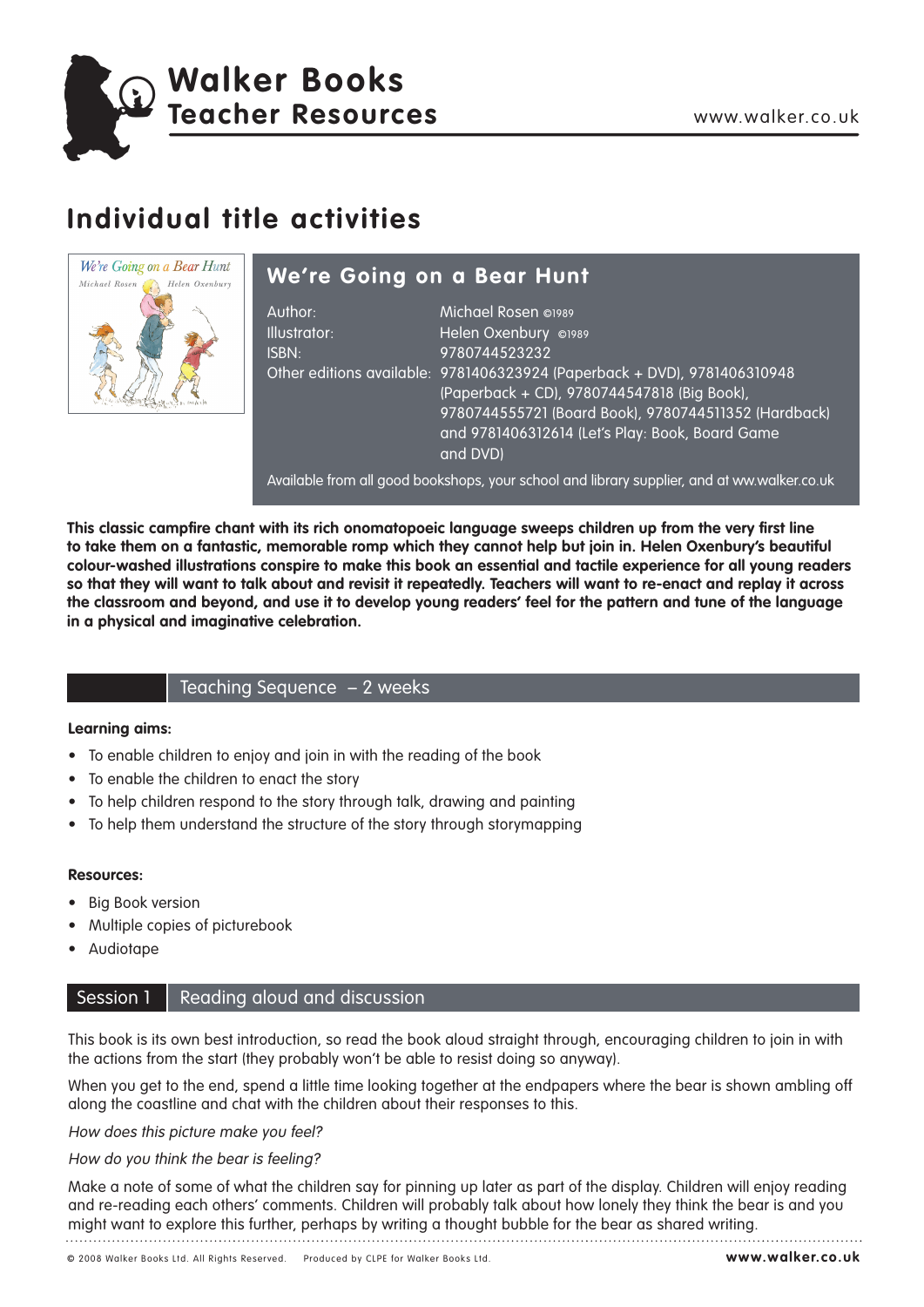

# Walker Books<br>Teacher Resources www.walker.co.uk **Walker Books Teacher Resources**

#### Session 2 Re-enactment through play

Set up your own bear hunt either within the classroom or in the outside area. Hide a toy bear and set the children off to find it, chanting the rhyme as they go. You might go on to develop this by creating larger fixed areas where they can role-play being in the long grass, mud etc., or by creating the story in miniature within a builder's tray.

|  | Session 3   Storymap |
|--|----------------------|
|--|----------------------|

Ask pairs of children to work on large sheets of paper to draw a storymap of the story. Suggest that they can annotate these in any way they like, for example, adding speech bubbles, or by writing on any parts of the story that they particularly like. Children should then present these to another class, using their maps to help them tell the story.

#### Session 4 Paint a wall story

Divide the story into sections for children to paint on large sheets of paper and pin it up as a wall story. This can be a particularly effective way to encourage children to begin to pay attention to the repeated sections of print.

#### Session 5 Shared writing

Using a flip chart, and with you acting as scribe for the children's ideas, write captions to go with one or two of the paintings, as well as the most predictable sections of the story. Encourage children to go on to write their own captions, working alongside them to model the writing. Children should present these to the rest of the class before they are added to the displayed story.

#### Session 6&7 Write another version

The strong memorable patterning of this text provides an excellent structure for children to use to create other versions, for example, "We're going on a ghost hunt", "We're going on a zoo trip", "We're going down the market"… These can be imagined stories or the shape of the Bear Hunt story can be used to provide the narrative for a trip already undertaken by the class. These can be illustrated with photographs and drawings, and presented in print or electronic versions using PowerPoint. The children's own voices can then be added to make the class's own talking book.

#### Session 8 Bookmaking

Suggest that children write their own independent versions of We're Going on a Bear Hunt in small individual books. Ask children to work with a partner and to tell them how they are going to begin their story. Once they have finished ask children to read it to two other friends before adding it to the display for everyone to read.